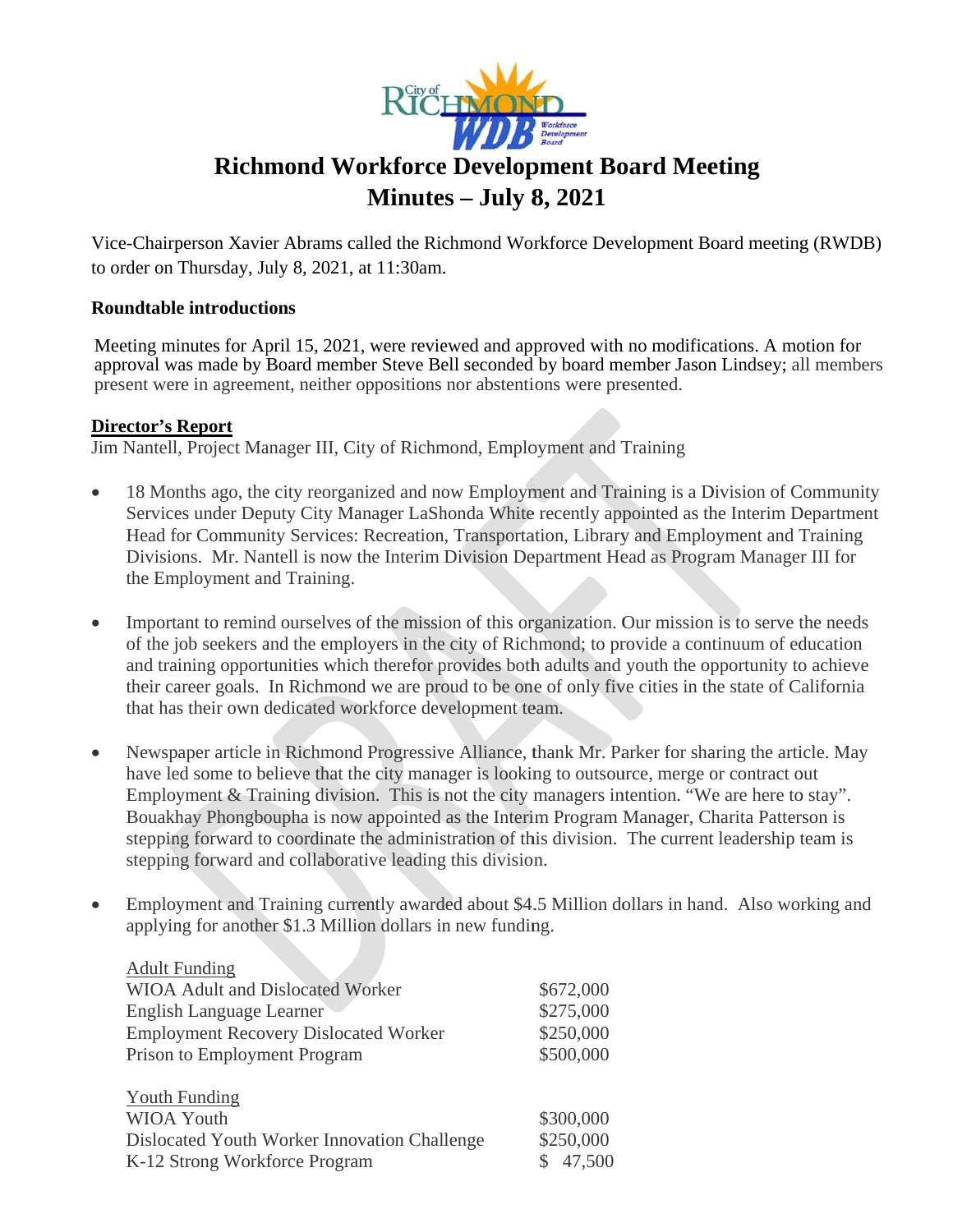

#### **Workforce Development Board Budget, Program Year 2021-22**

Jim Nantell, Project Manager III, City of Richmond, Employment and Training

| <b>Revenue:</b>                             |                                      |
|---------------------------------------------|--------------------------------------|
| <b>Federal Grant Revenue</b>                | \$2,939,146                          |
| <b>State Grant Revenue</b>                  | \$1,312,500                          |
| <b>Other Grant Revenue</b>                  | \$2,224,421                          |
| <b>Other Revenue</b>                        | \$321,274                            |
| <b>Charges for Services</b>                 | 24,000                               |
| Subtotal – Outside Revenue                  | \$6,821,341                          |
| General Fund:                               |                                      |
| Contract Compliance (on behalf of the City) | 350,000<br>$\boldsymbol{\mathsf{S}}$ |
| <b>Internal Service Cost Subsidy</b>        | \$<br>535,605                        |
| <b>Summer Youth Subsidy</b>                 | \$<br>325,000                        |
| RichmondBUILD Lease Subsidy                 | 135,100<br>\$                        |
| <b>Grant Writing Subsidy</b>                | 100,000                              |
| Subtotal – General Fund                     | \$1,445,705                          |
| Subtotal – Adopted Budget $6/29/21$         | \$8,267,046                          |
| Reimagining Summer Youth Employment         | \$1,989,000                          |
| <b>Total Revenue</b>                        | \$10,256.046                         |

- 2021 Summer Youth Employment (SYEP) **Summer Training Employment Program (STEP)**  $$375,000$ General Fund - Public Safety Reimaging Task Force \$1,989,000
- 2021-2022 Potential Funding Opportunities for RichmondWORKS Career Services  $\bullet$

\$100,000

- o U.S. Small Business Administration
- o U.S. Employment & Training Admin. \$850,000
- 2021-2022 Potential Funding Opportunities for Youth Programs  $\bullet$ 
	- o From the Department of Children and Youth
		- Two proposals totaling \$400,000

### **RichmondBUILD's Report**

Fred Lucero, Program Manager

RichmondBUILD continues to meet their benchmarks as set forth in the grants. We are also continuing to work with Carpenters, Laborers, Plumbers & Steamfitters, Iron Workers, and Heat & Frost for apprenticeship opportunities as well as with companies from the private sector, such as Overaa Construction, IQ Environmental, Factory OS and other companies for hiring opportunities. YouthBUILD, recently had the first graduation for our fist cohort, 8 graduated.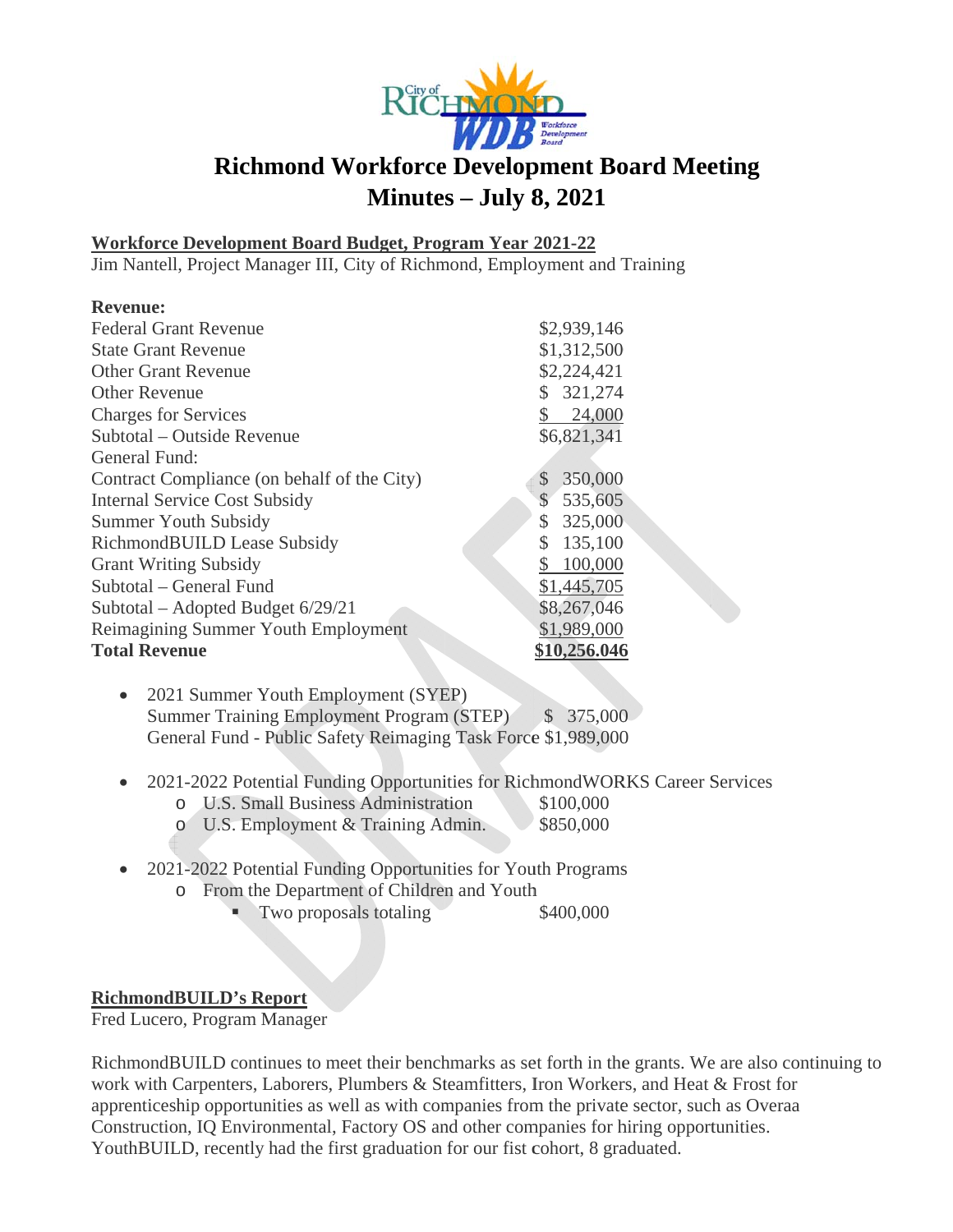

Richmond BUILD will be having a graduation on  $7/16/21$  for cohort 45. Making headways into iron workers, laborers, carpenters. Preparing to take Heat and Frost exam. What we do best is train people and we believe that nothing stops a bullet like a career. We want to continue to live by that mantra. We want to make sure we are properly positioned to get more funding. The governor is proposing \$300 million dollars to clean up brownfield sites to expand with safe, affordable housing. \$4 million of it allocated to Workforce Development from the Department of Toxic Substance Control (DTSC). We are working with our grant writer and the leadership team in our department to make sure that we are positioned to receive a lot of this money.

Board member Uche Uwahemu congratulated Mr. Lucero on a job well done, he also raised a question regarding job placement during the pandemic. Mr. Lucero replied that last year under SB-1 grant 15 were enrolled and 4 were put into the Carpenter's Union and 1 into the Laborers. It is starting to pick up now. Board member Uche Uwahemu also recommended Mr. Lucero contact his office to request letters of support to help with the grant writing.

**Potential Funding Opportunities:** 

- $\bullet$  EPA reapplied
- YouthBUILD reapplied
- Y&H Soda Foundation reapplied and received  $$25,000$
- Richmond fund for Children and Youth Grant (applied)
- National Dislocated Grant (will apply)
- Infrastructure Bill intend to apply

### **Summer Youth Employment Program (SYEP)**

Bouakhay Phongboupha - Interim Program Manager

### 2021 SYEP Updates:

Year-round program is the main focus for the funds reallocated from the Police Department budget to community services through the reimagining task force:

- Goal is to serve up to 500 Youth ages 16-24 during the Year-Round Program
	- $\circ$  16-17 yrs. old 100 hours
	- $\circ$  18-24 yrs. Old 300 hours
- Applications received for the SYEP is 340
- Fist Cohort to start on June 21, 2021, with 158 Participants
- Second Cohort to Start July 26, 2021
- STEPS will serve 75 In-School-Youth with Disabilities

### 2020 SYEP Updates:

- Received 325 Applications
- $\bullet$  175 Participants
- STEPS served a total of 50 ISY
- Total hours worked: 21,000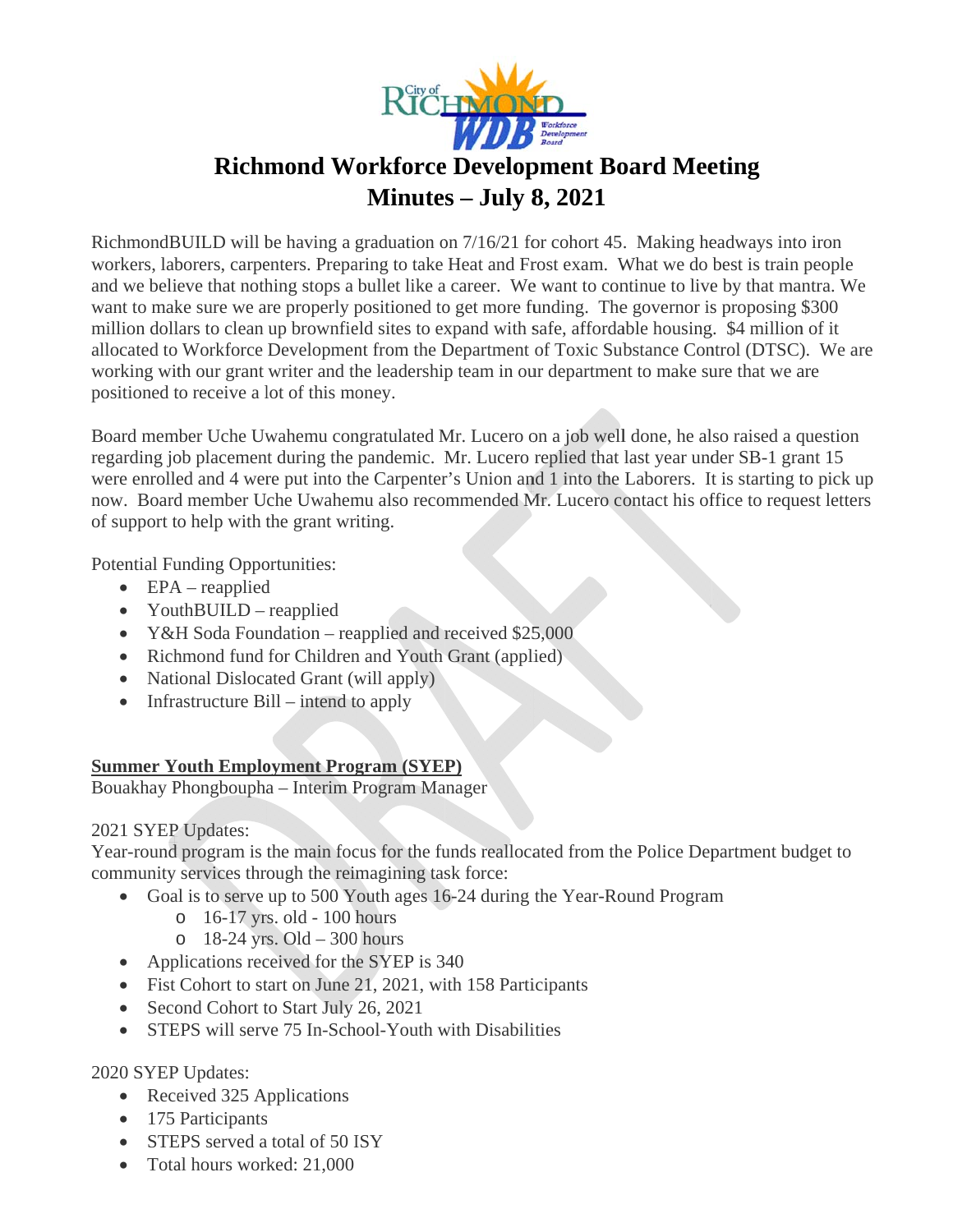

- Had 8 Work Readiness Workshops
- Total of 59 Worksites

YouthWORKS received a donation of 600 fabric masks from Auntie Sewing Squad for SYEP Participants. Thank you!

### **Workforce Innovation and Opportunity Act (WIOA) Program Report**

Bouakhay Phongboupha - Interim Program Manager

America's Jobs Center of California (AJCC) client services were provided throughout the COVID-19 Pandemic:

- Job Placement, job training, essential skills training, and employer services
- Provided assistance with Employment Development Department (EDD) benefits applications for AJCC Clients via telephone and in-person
- AJCC Resource Room Services were provided by appointment
- Shared information for job announcements; virtual recruitment, hiring events and virtual rapidresponse events for WARN notice layoffs with the City of Richmond.

AJCC Curbside & In-House Services were provided to over 6500 individuals:

- EDD Service documents, information in English and Spanish
- AJCC Resource Packets (COVID-19 info; Job Listing, Local Community Resources)
- WIOA Eligibility Intake Appointments
- 1-on-1 Career Counseling
- Resource Room Computer Usage
- Typing Test

**AJCC Services Provided Via Telephone:** 

- EDD Unemployment Benefits Ouestions
- Various Job Search Assistance Ouestions

The RichmondWORKS AJCC was closed due to a spike in the pandemic, December 2020 to January  $2021.$ 

WIOA Adult and Dislocated Worker Programs Update:

- Provided career services from various grant programs for 252 clients
- 65 people were put back to work or tried to but some too afraid to go back to work
- 57 received training and 26 individuals completed training
- $\bullet$  11 received training in their field
- 205 clients received supportive services